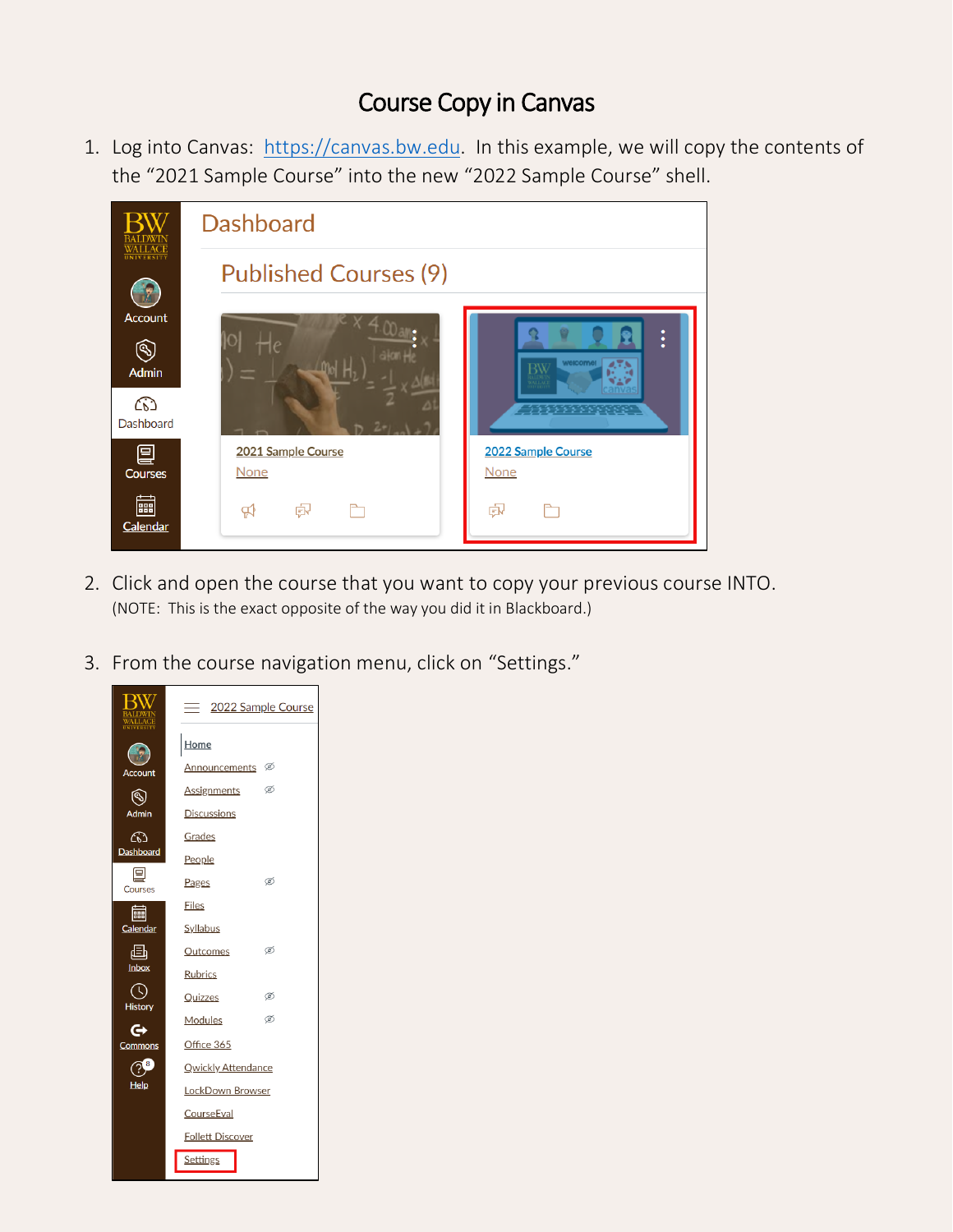- 12022 Sample Course > Settings  $\leftarrow$  $\bigodot$ Course Details Sections **Course Status** Home Navigation Apps **Feature Options** Integrations Announcements <sup> $\otimes$ </sup> O Unpublish Published **Course Details**  $\circledS$ Ø **Assignments** Admin Share to Commons Discussions  $\mathbb{G}$ **In Course Statistics** Grades Dashboard Image 冒 People S Course Calendar Pages Ø A Conclude this Course | | | | |<br><u>Calenda</u> **Files** 2022 Sample Course Name: **m** Delete this Course Syllabus € Outcomes Ø **Course Code:** None 同 Copy this Course  $lnbox$ Rubrics  $\circledcirc$ **Blueprint Course:** Enable course as a Blueprint Course ↑ Import Course Content History Quizzes Ø Enable course as a Course Template **Course Template:** Export Course Content  $\mathbf{\Theta}$ Ø Modules Eastern Time (US & Canada) (-05:00/-04:00) Time Zone: Commons C Reset Course Content Office 365 ூ SIS ID: Sandbox ⊘ Validate Links in Content **Qwickly Attendance**  $Help$
- 4. From the menu on the right, select "Import Course Content."

5. Expand the Content Type menu and choose "Copy a Canvas Course."

|                  | $\equiv$ 2022 Sample Course |   |                          |                                                                             |  |  |  |  |
|------------------|-----------------------------|---|--------------------------|-----------------------------------------------------------------------------|--|--|--|--|
|                  | Home                        |   | <b>Import Content</b>    |                                                                             |  |  |  |  |
| <b>Account</b>   | Announcements               | Ø | <b>Content Type</b>      | <b>Select One</b>                                                           |  |  |  |  |
| $\circledS$      | <b>Assignments</b>          | Ø |                          | <b>Select One</b>                                                           |  |  |  |  |
| <b>Admin</b>     | <b>Discussions</b>          |   |                          | Copy a Canvas Course<br><b>Canvas Course Export Package</b>                 |  |  |  |  |
| ඟ                | Grades                      |   |                          | Unzip .zip file into folder<br>Angel export .zip format                     |  |  |  |  |
| <b>Dashboard</b> | People                      |   |                          | Blackboard 6/7/8/9 export .zip file<br>Blackboard Vista/CE, WebCT 6+ Course |  |  |  |  |
| 르<br>Courses     | Pages                       | Ø | <b>Current Jobs</b>      | Common Cartridge 1.x Package<br>D2L export .zip format                      |  |  |  |  |
| 翩                | <b>Files</b>                |   |                          | Moodle 1.9/2.x<br>QTI .zip file                                             |  |  |  |  |
| Calendar         | Syllabus                    |   | No jobs have been queued |                                                                             |  |  |  |  |

6. To search for the course you want to copy FROM, begin typing part of the course name in the field and then select the course that contains your materials.

| <b>INIVERSIT</b>      | $\equiv$ 2022 Sample Course   |                     |                                           |  |  |  |  |
|-----------------------|-------------------------------|---------------------|-------------------------------------------|--|--|--|--|
|                       | Home<br><b>Import Content</b> |                     |                                           |  |  |  |  |
| <b>Account</b>        | Ø<br>Announcements            | <b>Content Type</b> | Copy a Canvas Course<br>$\checkmark$      |  |  |  |  |
| $\circledS$           | Ø<br><b>Assignments</b>       |                     |                                           |  |  |  |  |
| <b>Admin</b>          | <b>Discussions</b>            | Search for a course | Samp                                      |  |  |  |  |
| ෬<br><b>Dashboard</b> | Grades                        |                     | 2021 Sample Course                        |  |  |  |  |
| 囯                     | People                        | Content             | <b>Default Term</b>                       |  |  |  |  |
| <b>Courses</b>        | Ø<br>Pages                    |                     | 2022 Sample Course<br><b>Default Term</b> |  |  |  |  |